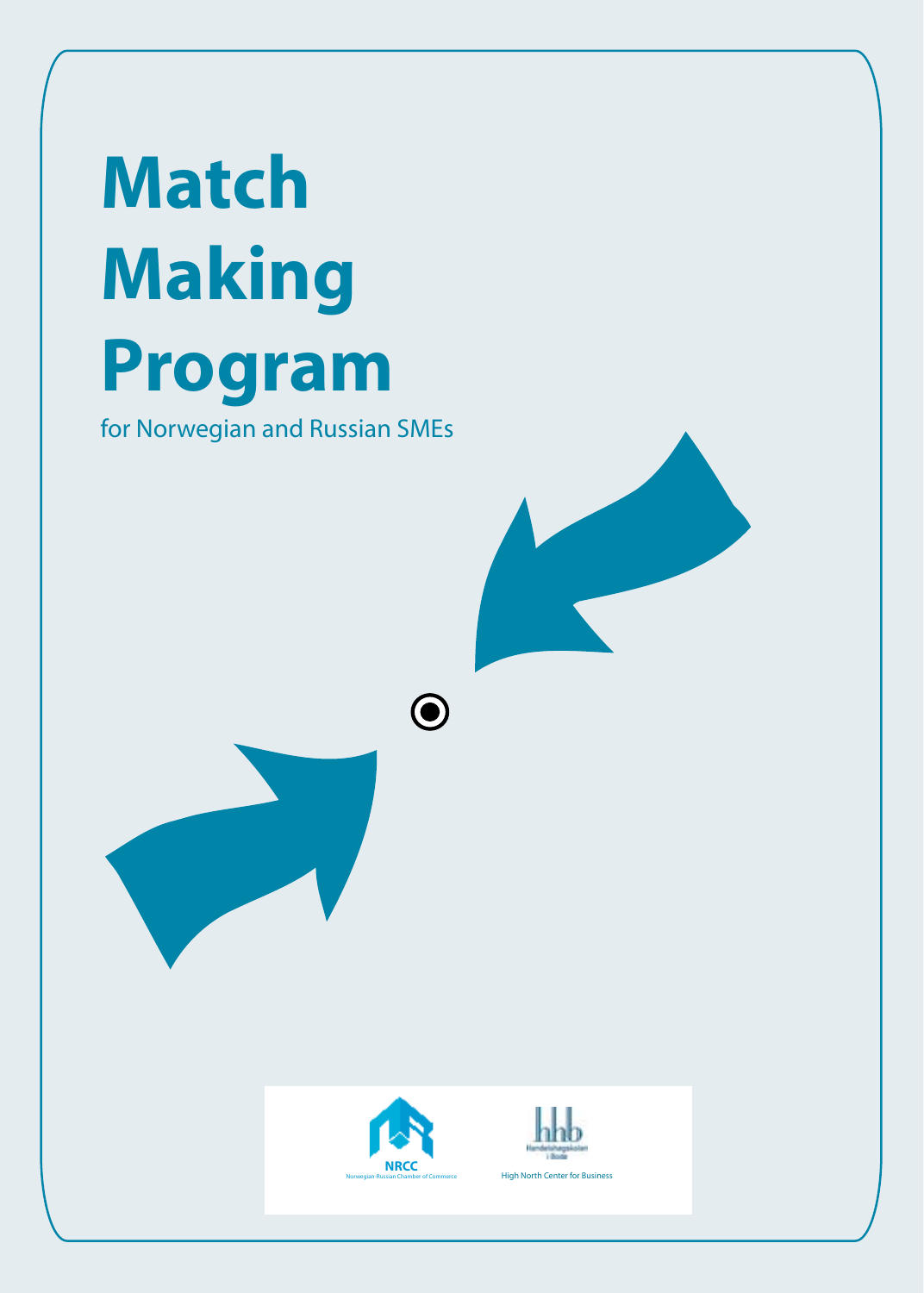## **Matchmaking Program (MMP) for Norwegian and Russian SMEs**

### **What is MMP?**

The Matchmaking Program for Norwegian and Russian SMEs (small and mediumsized enterprises) shall seek to establish direct business links and cooperation between participating Norwegian companies with matching Russian partners. Such cooperation may include investment projects, joint ventures, trade operations, hereunder import and export, etc.

The Matchmaking Program is implemented by the Norwegian-Russian Chamber of Commerce (NRCC) and the High North Center for Business at the Bodoe Graduate School of Business (HNC). Financial support is provided by the Ministry of Foreign Affairs of Norway, Nordland County, Innovation Norway, the NRCC and participating Norwegian SMEs.

#### *MMP Goals*

- *Strengthen added value in the participating Norwegian and Russian enterprises;*
- *Increase Norwegian investments in Russia;*
- *Facilitate trade between Norway and Russia;*
- *Develop knowledge about market opportunities in Russia and Norway.*



## **Who can apply?**

The MMP is open for small and medium-sized Norwegian enterprises located in Nordland County and Norwegian companies which are members of the Norwegian-Russian Chamber of Commerce (irrespective of their geographical location in Norway). Application is to be sent to the Norwegian-Russian Chamber of Commerce.

Other Norwegian counties may join the MMP by providing financial support for the program. Interested parties may contact the NRCC for more detailed information.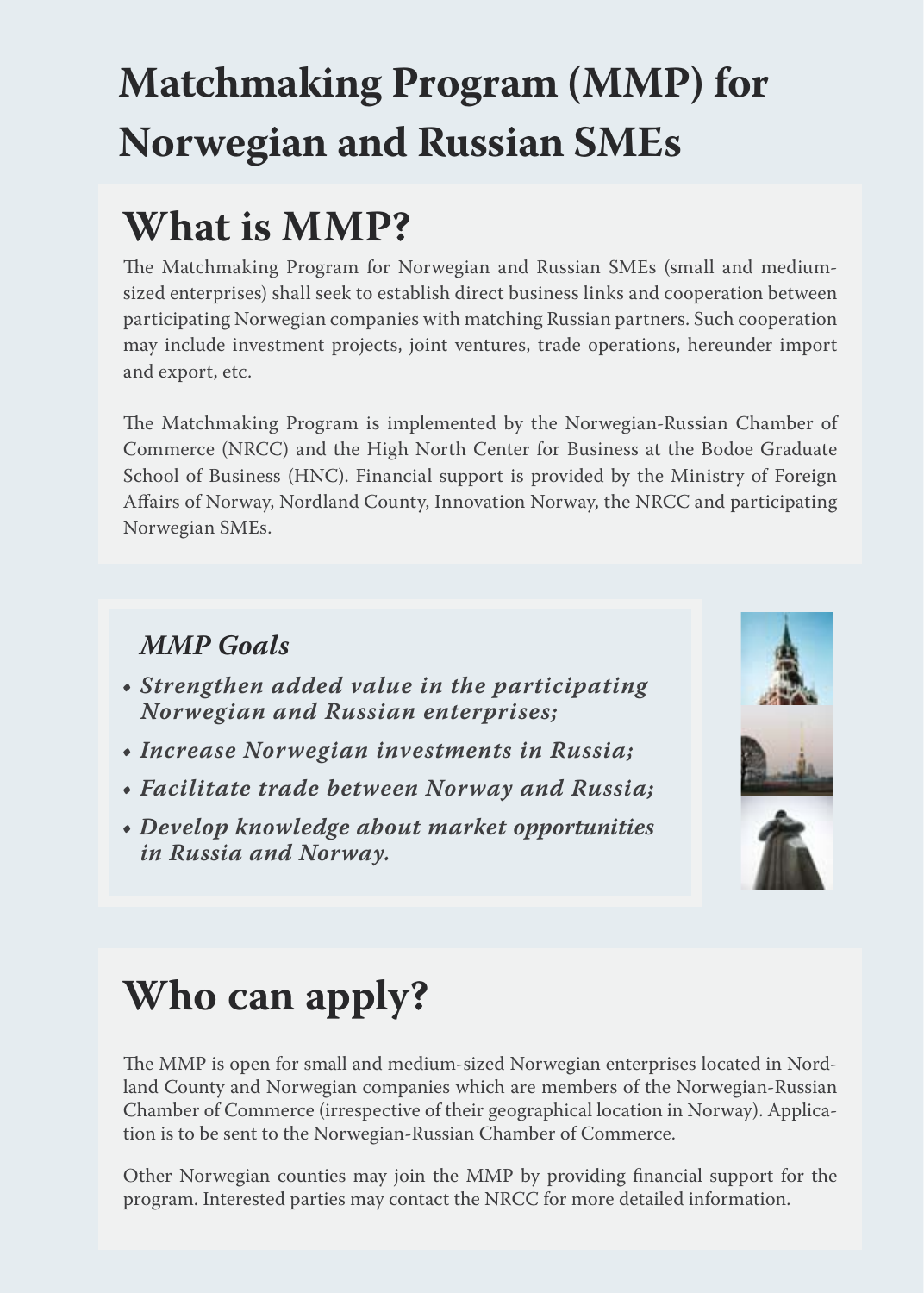## **Why MMP?**

- Easy and qualified partner search in the North-West District of the Russian Federation and the Moscow Region;
- Open for SMEs from all branches and sectors;
- Specially developed and tailor-made for small and medium-sized Norwegian companies;
- Includes free partner search and advisory services provided by MMP consultants with broad experience, contact network and good knowledge of Russian business, culture and language.

#### **How does MMP work?**

Phase 1. Applicant (with assistance from MMP Coordinators) submits a company profile to the NRCC.

Phase 2. The company profile is sent to the Program's National Contact Point in Russia. Search for matching Russian companies is started.

Phase 3. Applicant receives a feedback with profiles about from two to four candidates. After evaluation, the applicant is to select one potential partner.

Phase 4. MMP advisers with competence in Russian business, culture and language execute a pre-feasibility study and prepare a market visit for the applicant.

Phase 5. Applicant visits the selected Russian company/-ies (at own cost) accompanied by an MMP adviser. The goal is to establish cooperation formalized by a Memorandum of Understanding between the two parties.

### **What is the Participation Fee?**

- Participation fee is only NOK 15 000 per Norwegian SME.
- Applicant is responsible for covering his/her own expences in connection with the market visit to Russia.
- All advisory services offered by the MMP, as well as the advisors' expenses in connection with the market visit to Russia, are covered by the MMP.